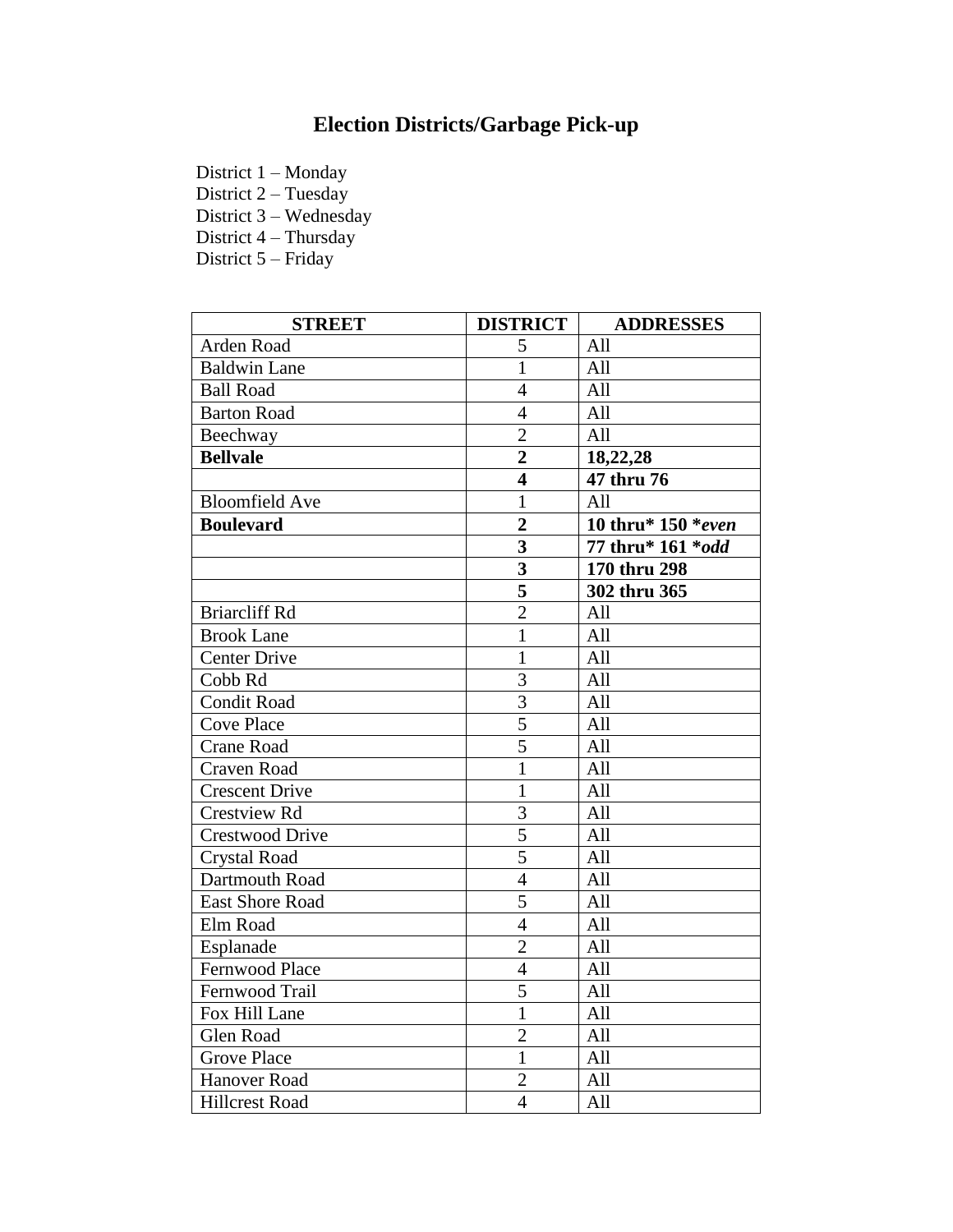| Hillside Terr           | 3                       | All          |
|-------------------------|-------------------------|--------------|
| <b>Howell Road</b>      | $\overline{\mathbf{4}}$ | 26 thru 47   |
|                         | $\overline{2}$          | 11 thru 15   |
| <b>Intervale Road</b>   | $\mathbf{1}$            | All          |
| Kenilworth Road         | $\overline{2}$          | All          |
| Lake Drive              | $\overline{4}$          | All          |
| Lake End Place          | 5                       | All          |
| Lakewood Dr             | $\overline{5}$          | All          |
| Larchdell Way           | $\overline{4}$          | All          |
| Laurel Hill Rd          | $\overline{3}$          | All          |
| Laurelwood Dr           | $\overline{5}$          | All          |
| Littlewood Ct           | 1                       | All          |
| Lockley Ct              | $\mathbf{1}$            | All          |
| Lookout Rd              | $\overline{3}$          | All          |
| Lowell Ave              | 3                       | All          |
| Maple Way               | $\mathbf{1}$            | All          |
| <b>Martins Lane</b>     | 3                       | All          |
| Melrose Rd              | $\overline{2}$          | All          |
| <b>Midvale Rd</b>       | $\overline{\mathbf{4}}$ | 16 and 19    |
|                         | $\mathbf{1}$            | 36 thru 130  |
| <b>Morris Ave</b>       | $\overline{2}$          | 81 thru 261  |
|                         | 1                       | 264 thru 351 |
|                         |                         |              |
|                         | $\overline{\mathbf{4}}$ | 360 thru 396 |
|                         | 5                       | 401 thru 430 |
| North Briarcliff Rd     | $\overline{3}$          | All          |
| North Crane Rd          | 5                       | All          |
| North Glen Rd           | $\overline{3}$          | All          |
| North Pocono            | 5                       | All          |
| New Castle Court        | $\mathbf{1}$            | All          |
| Oak Lane                | $\overline{4}$          | All          |
| Overlook Rd             | 5                       | All          |
| Park Lane               | $\overline{5}$          | All          |
| Park Place              | $\overline{2}$          | All          |
| Pear Tree Rd            | 5                       | All          |
| Pickwick Lane           | 1                       | All          |
| Pinewood Lane           | 5                       | All          |
| Pocono Road             | 5                       | All          |
| <b>Point View Place</b> | 5                       | All          |
| Pollard Rd              | $\mathbf{1}$            | All          |
| Powerville Road         | $\overline{2}$          | All          |
| Rainbow Trail           | 5                       | All          |
| Raynold Road            | 5                       | All          |
| <b>Roberts Drive</b>    | 5                       | All          |
| Robin Hood Drive        | 1                       | All          |